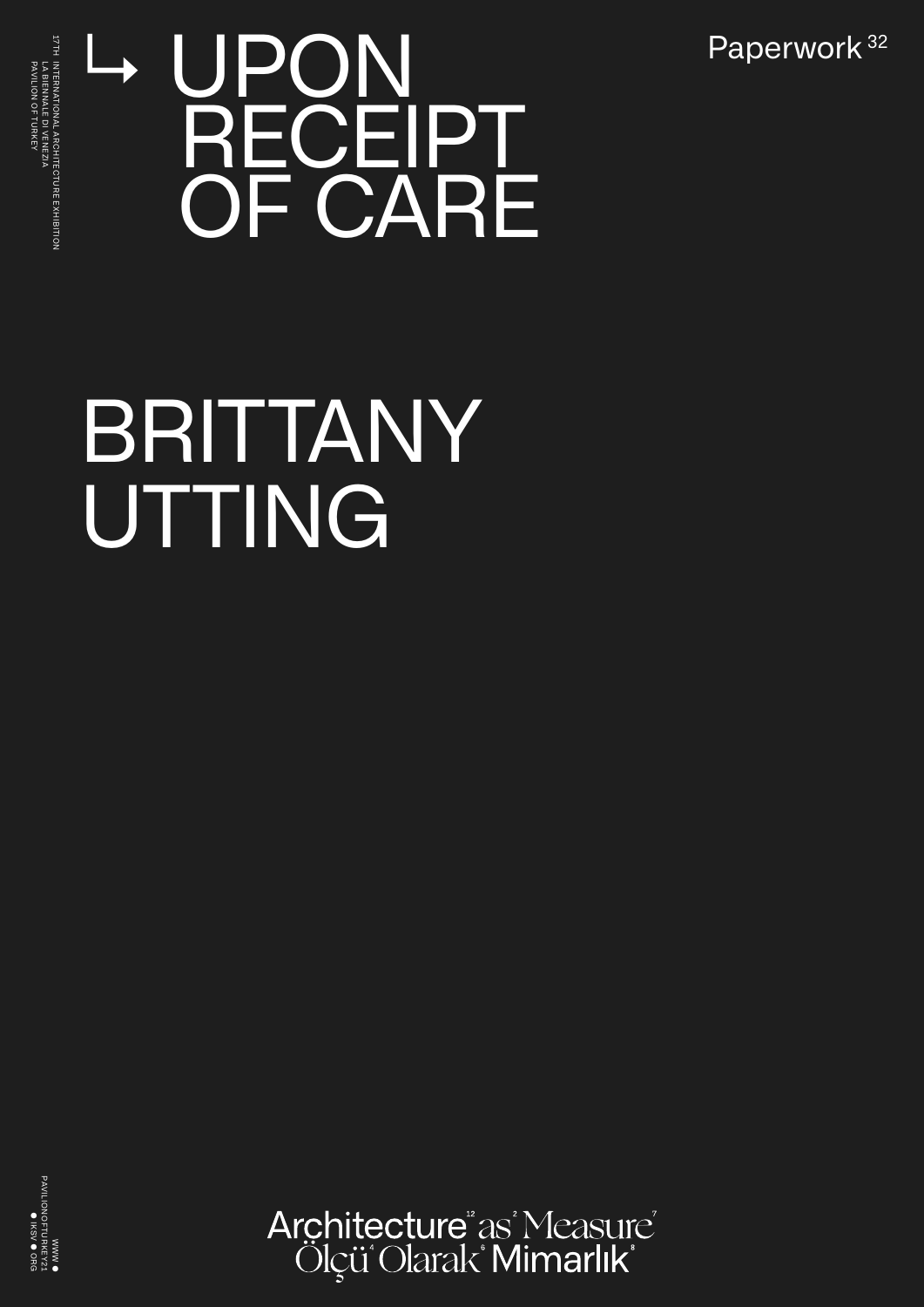Mrs. K has been taken to the emergency room of a re-<br>nowned hospital on Manhathowned hospital of Malina-<br>tan's Upper East Side. The<br>doctors "work her up." More<br>than \$200 worth of blood tests<br>me ordered ("amer m anar 3200 world of blood tests<br>are ordered ("emer rm lab,"<br>"lab serology out"), \$232<br>worth of X-rays taken, \$97.50 worth of X-rays taken, \$97.50<br>worth of drugs administered. 1<br>mever saw Mrs. K<br>mever saw Mrs. K<br>wasn't in my hospital, I don't<br>know her medical history. But<br>know her medical history. But<br>struct from the noptial offl<br>what is

JOHN K

 $\overline{QATE}$ 

Mrs. K\_\_ has been moved<br>to the Intensive Care Unit<br>("room ICU"). It roots \$500 a<br>day to stay in the ICU, base<br>rate. California has the highest average ICU rates. California has the highest<br>try: 5632 a day. In Mississippi, monitor ("inhal blood gas<br>mont") is being used to keep a close check on the amount of<br>oxygen in her blood. Without the attention she is receiving<br>in the ICU, Mrs. K<br>might already be dead.

Mrs.  $K_{\perp}$  has been running<br>a high fever. The doctors have<br>sent cultures of her blood,<br>urine, and sputum to the lab to<br>find out why. She is put on<br>grantamic ("lab gentamyicn"<br>toug"), a powerful antibiotic.<br>Such strong

It is Mrs.  $K_{\text{max}}$ 's fifth day at<br>the hospital, and she is slipping<br>closer to death: her kmgs begin<br>to fail. She is put on a respirator<br>("hinlal respirator"), which<br>cousts \$119 a day to rent and<br>perate. A hospital team

BLUE CROSS STO 21  Mrs. K\_s<br>first week in In-<br>tensive Care ends in a flourish of blood tests. She has five<br>cliem-8s ("lab chem-8") -<br>tests that measure the levels of<br>sodium, potasium, and six<br>other chemicals in her blood.<br>The hospital charg expect unrelated deficit-producing hospital operations." The<br>hands of Internal Medicine esti-<br>mates that the number of clinical lab tests being done is rising<br>15 percent a year.

Mrs. K has started peri-

Mrs. K\_\_\_ has been put in a<br>vest restraint. Restraints are<br>used in Intensive Care to keep<br>patients from thrashing about<br>or pulling their tubes out.<br>Many ICU patients developed<br>what is called "ICU psycho-<br>sise". They becom

Image: © 1990 Edward R. Tufte, Envisioning Information, pp 56-57, courtesy of Graphics Press LLC. Redrawn from David Hellerstein, "The Slow, Costly Death of Mrs. K\_\_." Harper's Magazine 268 (March 1984), 84-89. Commentary text © David J. Hellerstein, 2021.

> 09/23. ROOM ICU 500.00. LAB AUTO BLOOD CT 1402101. 17.00... 09/24. ROOM ICU 500.00. LAB SALICYLATE 1401050. 40.00.... 09/25. ROOM ICU 500.00. LAB ACT PAR THROM 1404001. 27.00… 09/26. ROOM ICU 500.00. LAB CHEM-8 1401111. 31.00… 09/27. ROOM ICU 500.00. OPER OP RM 150 1001005. 520.00… 1

Published by David Hellerstein, M.D. in the March 1984 issue of Harper›s Magazine, "The Slow, Costly Death of Mrs. K\_" describes a woman's illness through an annotated medical bill. An excruciatingly exhaustive list of dates, treatments, and charges, the closely packed figures of the invoice tabulate the costs of care from a woman's twenty-five-day hospital stay. This data set produces in precise detail the summation of tests, medicine, equipment, labor, and space for Mrs. K\_\_'s care, adding up to a final bill for \$47,311.20 on October 18th, the day of her death.

What do we think of when we imagine the architectures of health and hospice? In Mrs. K\_\_'s bill, the only reference to her environment is the daily charge of \$500.00 for her ICU room. Punctuating the endless list of blood tests,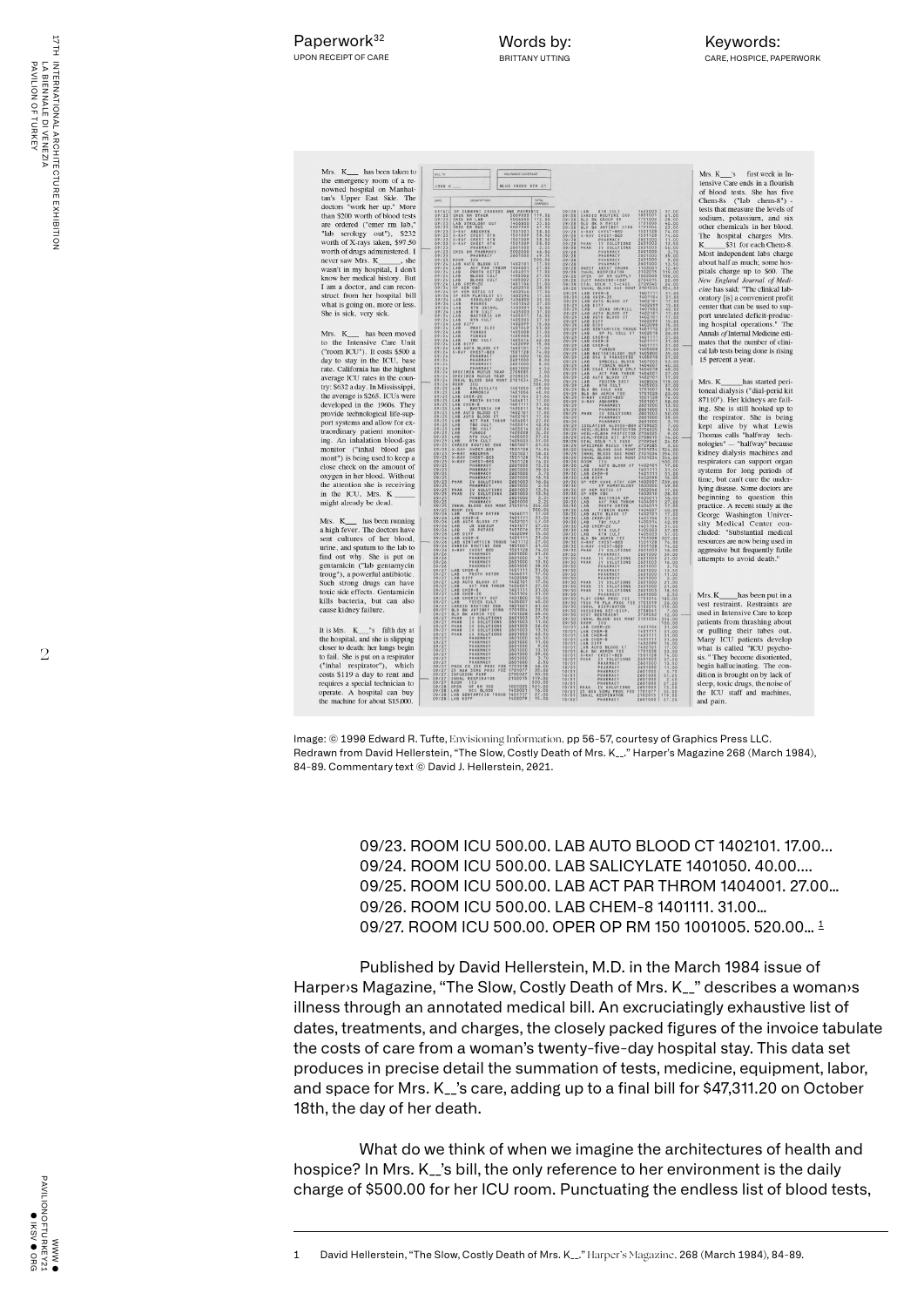Paperwork<sup>32</sup> UPON RECEIPT OF CARE Words by: BRITTANY UTTING

tissue cultures, x-rays, equipment rentals, and dosages, the repetition of the room charge produces "the low affect that accompanies the perception of minor differences against a backdrop of the generic".2 The dull affect of the list—a deadpan aesthetic that reflects Mrs. K\_\_'s "slow and costly death" in the words of Dr. Hellerstein—embodies the spatial and temporal alienation of modern healthcare, abstracting the actual lived experience of illness, loss, and grief. While architectures of health often reproduce this abstraction, characterized by hushed waiting rooms, generic labyrinths of overly conditioned corridors, and curtained grids of beds bristling with tubes and equipment, what other forms of spatial practice can re-inscribe care into this mystifying flow of bodies, medicine, and capital? Rather than obscuring the invisible infrastructure of costs, assessments, and risks in medicine, how can architecture overcome the dull dread of hospital bills, invoices, administrative overhead, and insurance claims to produce a new interface with our spaces for care?

<sup>2</sup> Sianne Ngai, "Our Aesthetic Categories," PLMA, Special Topic: Literary Criticism for the Twenty-First Century 125, no. 4 (October 2010), 950.